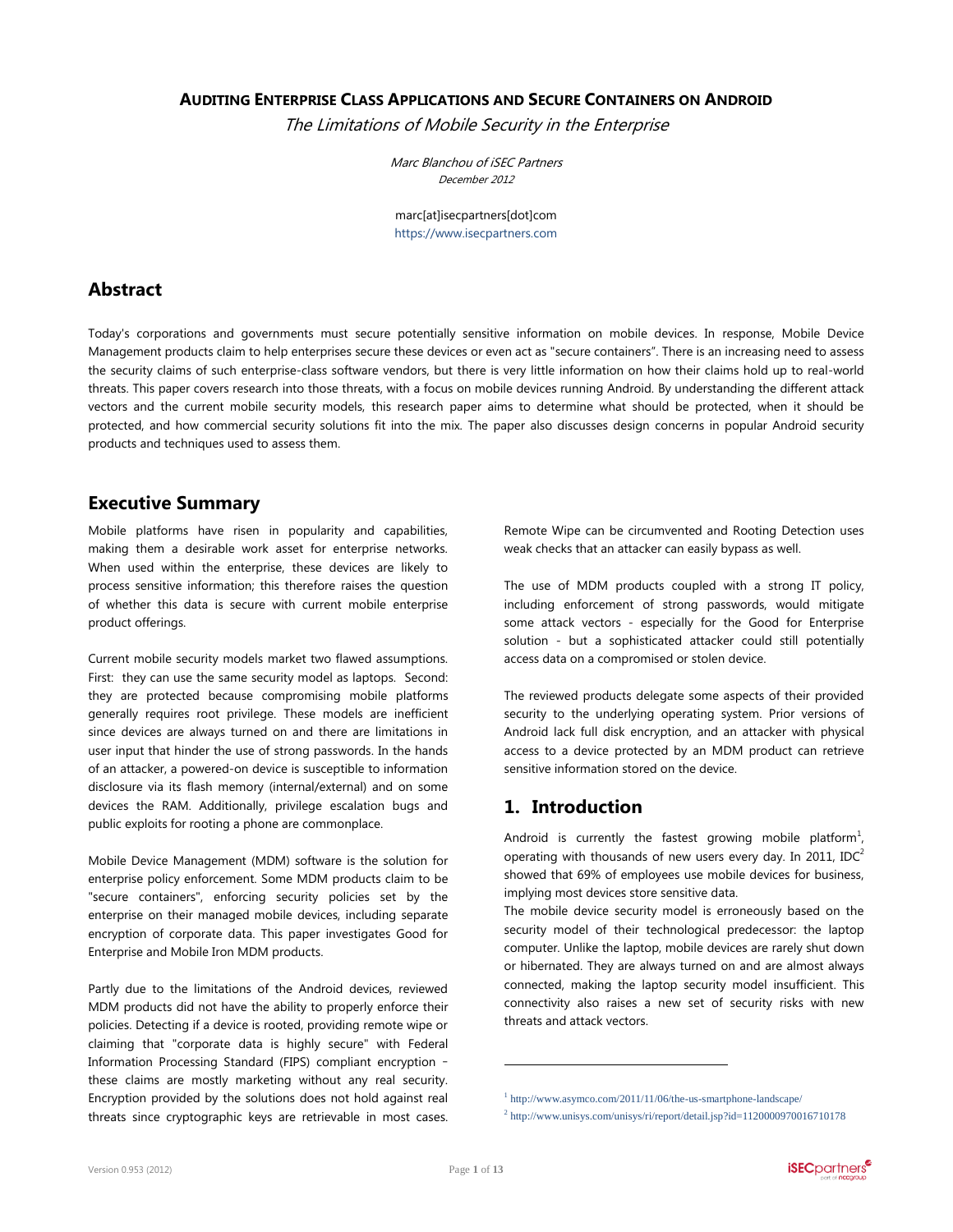"Secure Containers" have been developed to facilitate the adoption of mobile devices into the enterprise and try to mitigate the risks inherent to the platform. Some of these applications claim to provide enterprise-grade security for Android devices. With the adoption of mobile devices into enterprises there is an increasing need to assess the security claims of such software.

This paper discusses the marketing claims made by software vendors such as Good for Enterprise and Mobile Iron on Android devices and how they mitigate current threats. It should be noted that these two products were chosen because they were two of the most popular MDM products at the time of testing (which started in 2011 and ended in March 2012), but they do not represent the current market and have been modified since initial testing (see "[what is the state of these applications today](#page-8-0)").

## **2. Android Security Features**

In Android, non-kernel applications are executed in a virtual environment provided by the Dalvik Virtual Machine. Android uses the Dalvik Virtual Machine (DVM) with just-in-time (JIT) compilation to run Dalvik executables translated from Java bytecode. The DVM is similar to the Java Virtual Machine (JVM) in concept and as such, many traditional Linux and Java application testing techniques can be applied to Android.

Android by design provides application sandboxing based on privilege separation. Each application runs with its own User ID (UID) and Group ID (GID). Similar to its Linux origins, Android prevents users from accessing resources of another UID. This results in having complete application segregation. Additionally, applications by default do not have permission to perform tasks that may negatively affect other aspects of the system. Instead, applications must explicitly request the permissions they need for additional capabilities not provided by the sandbox. These permissions include accessing or modifying user data such as other application's files, emails, contacts or using network resources. However, applications support running native code, which means the Dalvik Virtual Machine is not a security sandbox in itself. Running native code is usually used for performing time sensitive operations and this introduces the risk of classic low level language bugs.

Android version 4.0 (ICS) provides additional security features such as full disk encryption and the support of Address Space Layout Randomization (ASLR); however, very few devices have this version of the OS installed by default at the time of writing.

# **3. Android in the Enterprise**

Android has very limited inherent features that would help keep it secure in the enterprise. The OS is currently focused toward the consumer market. It lacks reliable central management features such as granular application control, security policies, and device analytics. Additionally, no full disk encryption was provided prior to the release of Android 3.0. Android currently relies mostly on ActiveSync for enterprise mobile mail, and features supported on most common devices are limited<sup>3</sup>.

# **4. Secure Containers**

To address the limitations of the Android OS, enterprise class applications have been developed. They attempt in multiple ways to improve the security and manageability of Android devices. They introduce the ability to do remote analytics, remote wipe, password management and encryption of corporate data. Many of these features have been modeled after Blackberry Enterprise Server (BES), which has been a gold standard of enterprise mail for a long time.

Secure containers attempt to provide data segregation by separating personal and enterprise data. To create this separation, most encrypt enterprise mails, contacts, calendars and attachments on the device. These containers rely on a PIN to decrypt the data. This PIN is programmatically distinct from the Android PIN.

Good for Enterprise and Mobile Iron allow users to manage company emails, contacts, calendars and events for their end users. They claim to enforce policies, as well as perform remote lock and wipe of a device. Mobile Iron does not claim to be a secure container and relies on the full disk encryption provided by the device to secure the data. They both work on several platforms such as iPhone, Android and Windows Mobile and are both used by Fortune 500 companies and government agencies.

# **5. Threat Agents**

It can be relevant to define the threat agents when assessing security measures and their associated risk.

One of main threat is the individual attacker. Using obfuscation in a product can potentially be enough to protect against the casual attacker but an experienced attacker could have specific skills dedicated to mobile exploitation such as the expertise to develop custom tools for application de-obfuscation and decryption of data using a large GPU cluster.

Another threat is corporate espionage. Several companies made the news after reporting incidents of industrial espionage<sup>4</sup>. Corporate spies may not have direct contact with targeted devices, but they have access to large financial resources and highly skilled computer experts.

In the same way, governments and law enforcement agencies may want access to information on mobile devices. They have frequent physical access to devices when individuals are going through airport or border security checks. They have access to many people with highly technical skills and large financial

<sup>&</sup>lt;sup>3</sup> [http://en.wikipedia.org/wiki/Comparison\\_of\\_Exchange\\_ActiveSync\\_clients](http://en.wikipedia.org/wiki/Comparison_of_Exchange_ActiveSync_clients)

<sup>4</sup> [http://en.wikipedia.org/wiki/Industrial\\_espionage](http://en.wikipedia.org/wiki/Industrial_espionage)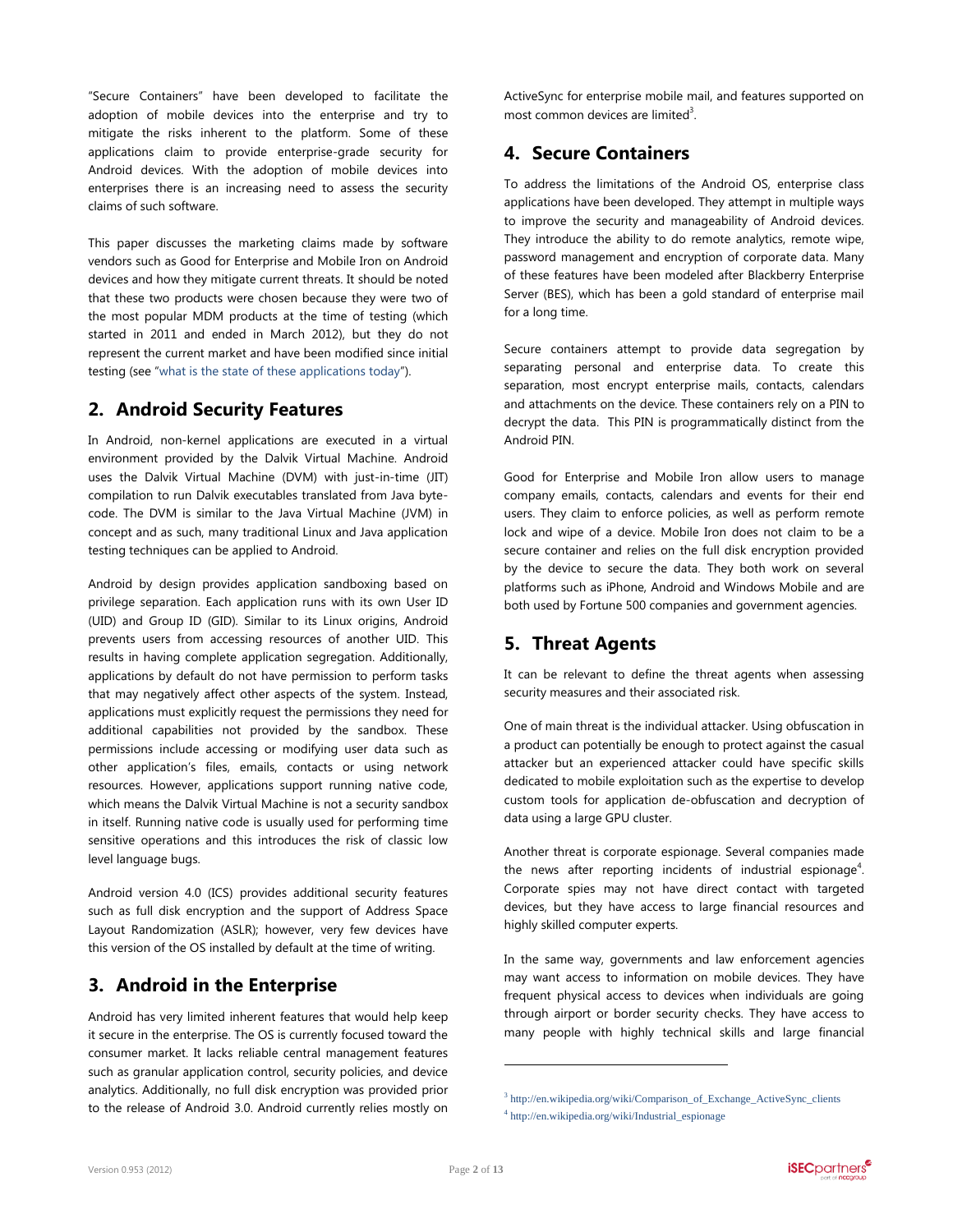resources.

According to the Electronic Frontier Foundation  $(EFF)^5$  6,500 people travelling to and from the US had their devices searched in about two years - which is about 300 people per month - and almost half of them were US citizens. Moxie Marlinspike is a good example of one security researcher, among many, who was searched at the border<sup>6</sup>. Additionally, some states give no protection to contents of a phone during a search after a violation has been committed. In particular, Florida law used to treat a smartphone as a "container" for the purposes of a search. In addition, the "search incident to arrest" $7$  would potentially allow warrantless search in California<sup>8</sup>. All in all, depending on the circumstances and the local court system, the police may be able to search a phone without a warrant.

### <span id="page-2-0"></span>**6. How can the data be obtained?**

A common way to obtain a phone's data is to leverage enabled development features such as USB debugging and PC mode. Getting root access on a phone using Android Debug Bridge (ADB) and publicly available exploits such as "rage against the cage" can be easily performed by an attacker without the need to reboot the device, in most cases making the internal storage and RAM accessible. There are numerous ways to access internal device storage, but it is more difficult to access RAM contents when the device does not have USB debugging enabled and is set up with a lock screen.

Some privilege escalation bugs allow for direct access of internal storage (an example is CVE-2012-0056 for the Linux kernel, implemented for android with mempodroid<sup>9</sup>). In addition, a recent study shows that more than more than half of all Android devices contain known vulnerabilities<sup>10</sup>. Alternatively, companies have publicly released hardware devices that can read the flash directly from the device over USB. One of the most popular of these devices is the UFED. One of the latest versions claims to support direct bit-by-bit flash copying as well as the ability to bypass the Android lock screen. They are currently limited to certain devices, but the list is growing, with Samsung supposedly next<sup>11</sup>. These devices are known to be used by government entities. Additionally, physically reading the flash would be possible, because as opposed to the RAM, there is no gradual memory degradation after memory chips are pulled. Another way to retrieve the internal storage and RAM (but after rebooting the device) is through a JTAG port. Most of the devices do not have a

- 6 <http://www.net-security.org/secworld.php?id=10187>
- 7 <https://www.eff.org/issues/search-incident-arrest>

- 9 <https://github.com/saurik/mempodroid>
- <sup>10</sup> [http://threatpost.com/en\\_us/blogs/research-shows-half-all-androids-contain](http://threatpost.com/en_us/blogs/research-shows-half-all-androids-contain-known-vulnerabilities-091312)[known-vulnerabilities-091312](http://threatpost.com/en_us/blogs/research-shows-half-all-androids-contain-known-vulnerabilities-091312)

JTAG port, but some of them, including HTC Dream and HTC Magic $12$  for instance, support the JTAG interface and can be retrofitted with one which will allow debug access to RAM.

One other attack vector is to be able to find the lock screen PIN (or lock screen pattern) on a stolen device. The lock screen being independent from the application lock, people may tend to have a weak phone PIN and a stronger PIN for the enterprise application, since it is used more often. Statistics show that people almost always chose a common PIN such as 0000 or  $1234<sup>13</sup>$  An attacker would then be able to access a device, find the PIN, activate USB Debugging and potentially find a way to bypass the "stronger" PIN of the container. In addition, a stolen device may have smudges on the touch screen surface that could help an attacker to find the PIN $^{14}$ . A recent device used by law enforcement, which can crack an iPhone's PIN in a few minutes, would also be able to crack an Android phone's passcode.<sup>15</sup>

Additionally, some manufacturers made the news due to bypass issues in the lock screen<sup>16</sup> that would allow enabling the USB debugging functionality to be enabled. A cold boot attack would also allow access to RAM, but would require some very specialized equipment and skills to de-solder memory chips from the board and place them into specialized readers.

The proliferation of Android malware is on the rise. For instance, one of the latest campaigns may have infected 5 million users, $17$ often by masquerading as popular applications.<sup>18</sup> These can be distinguished as two groups: userland malware and malware with root access or exploiting OS level vulnerabilities. The former can use standard application permission vulnerabilities such as sensitive inter-process communication (IPC) mechanisms accessible to any application on the device, world readable shared preferences or use of external data storage. The latter group of malware could record keystrokes, access any file on the file system, trick the user into providing sensitive information and/or send files and encryption keys to a remote server. Even though a properly configured application can be relatively safe from userland malware, it is impossible for an enterprise application alone to properly protect against malware with root access or exploiting OS level vulnerabilities.

SSL has to be used by applications in order to protect sensitive data during transit. However, flaws such as improper certificate authenticity checks or a lack of proper hostname validation could

- <sup>12</sup> [http://wiki.cyanogenmod.com/wiki/HTC\\_Dream\\_%26\\_Magic:\\_JTAG](http://wiki.cyanogenmod.com/wiki/HTC_Dream_%26_Magic:_JTAG)
- <sup>13</sup> <http://www.net-security.org/secworld.php?id=11167>
- <sup>14</sup> [http://static.usenix.org/events/woot10/tech/full\\_papers/Aviv.pdf](http://static.usenix.org/events/woot10/tech/full_papers/Aviv.pdf)
- <sup>15</sup> [http://www.forbes.com/sites/andygreenberg/2012/03/27/heres-how-law](http://www.forbes.com/sites/andygreenberg/2012/03/27/heres-how-law-enforcement-cracks-your-iphones-security-code-video/)[enforcement-cracks-your-iphones-security-code-video/](http://www.forbes.com/sites/andygreenberg/2012/03/27/heres-how-law-enforcement-cracks-your-iphones-security-code-video/)
- $^{16}$ [http://www.bgr.com/2011/09/30/major-security-flaw-lets-anyone-bypass-att](http://www.bgr.com/2011/09/30/major-security-flaw-lets-anyone-bypass-att-samsung-galaxy-s-ii-security-video/)[samsung-galaxy-s-ii-security-video/](http://www.bgr.com/2011/09/30/major-security-flaw-lets-anyone-bypass-att-samsung-galaxy-s-ii-security-video/)
- <sup>17</sup>[http://www.computerworld.com/s/article/9223777/Massive\\_Android\\_malware\\_](http://www.computerworld.com/s/article/9223777/Massive_Android_malware_op_may_have_infected_5_million_users) [op\\_may\\_have\\_infected\\_5\\_million\\_users](http://www.computerworld.com/s/article/9223777/Massive_Android_malware_op_may_have_infected_5_million_users)
- <sup>18</sup> [http://thenextweb.com/google/2012/10/05/over-60-percent-of-android-malware](http://thenextweb.com/google/2012/10/05/over-60-percent-of-android-malware-comes-from-one-family-hides-in-fake-versions-of-popular-apps/)[comes-from-one-family-hides-in-fake-versions-of-popular-apps/](http://thenextweb.com/google/2012/10/05/over-60-percent-of-android-malware-comes-from-one-family-hides-in-fake-versions-of-popular-apps/)

 $\overline{a}$ 

<sup>&</sup>lt;sup>5</sup> [https://www.eff.org/wp/defending-privacy-us-border-guide-travelers-carrying](https://www.eff.org/wp/defending-privacy-us-border-guide-travelers-carrying-digital-devices)[digital-devices](https://www.eff.org/wp/defending-privacy-us-border-guide-travelers-carrying-digital-devices)

<sup>8</sup> <https://www.eff.org/deeplinks/2011/11/year-smartphone>

<sup>11</sup> [http://www.cellebrite.com/news-and-events/press-releases/%20246-cellebrite](http://www.cellebrite.com/news-and-events/press-releases/%20246-cellebrite-ufed-extends-forensic-capabilities-to-android-mobile-devices.html)[ufed-extends-forensic-capabilities-to-android-mobile-devices.html](http://www.cellebrite.com/news-and-events/press-releases/%20246-cellebrite-ufed-extends-forensic-capabilities-to-android-mobile-devices.html)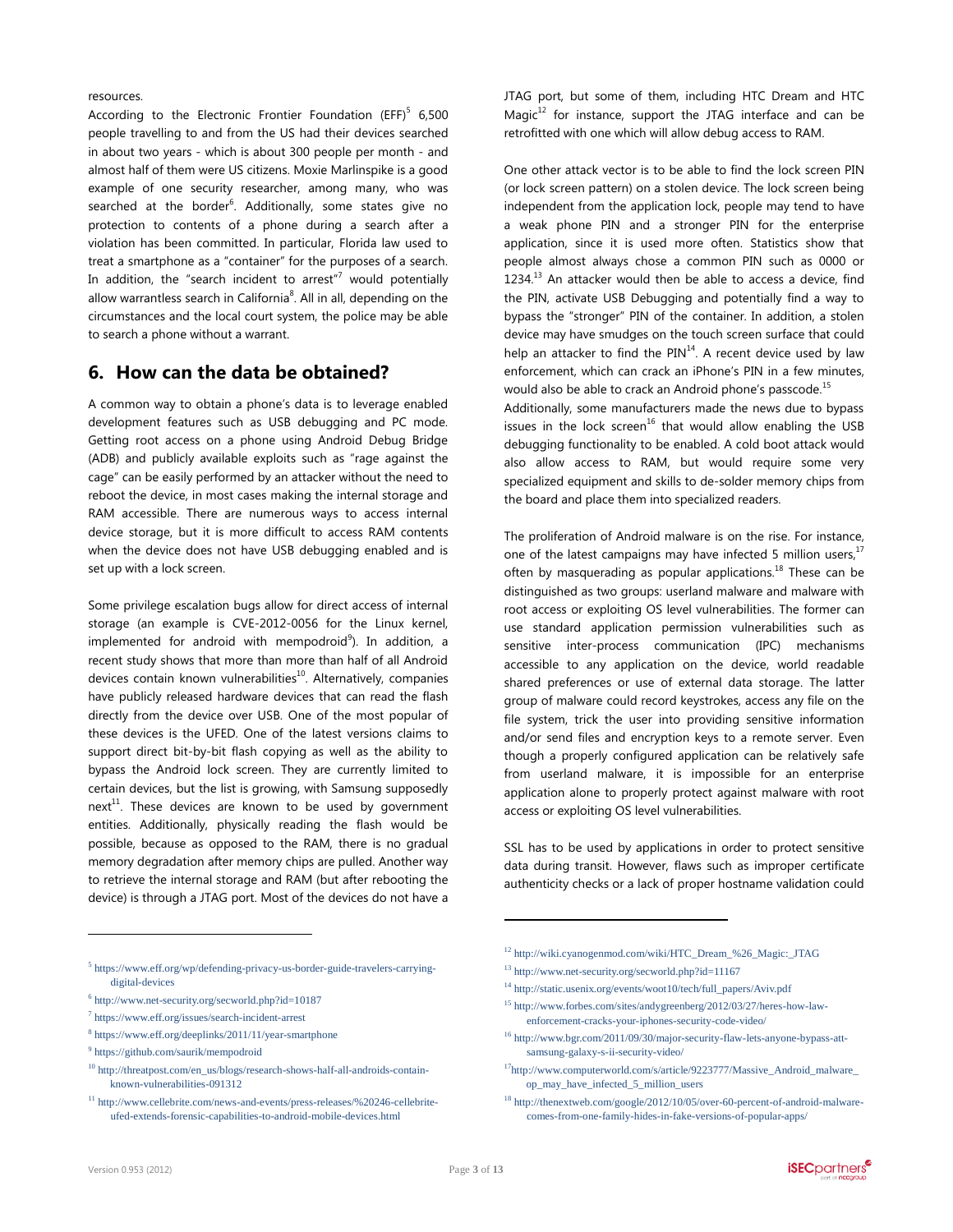lead to Man in the Middle attacks (MITM) and would allow an active attacker to see all the network traffic including sensitive emails and credentials. A recent study showed that 8% of 13,500 applications examined contained code that was potentially vulnerable to MITM attacks.<sup>19</sup> Additionally, Certificate Authorities (CAs) have been compromised in the past, and applications on Android generally use the phone key's store to validate certificates; this means an attacker controlling a CA would be able to potentially get a certificate accepted by the application. To mitigate this risk, some applications internally store a whitelist of certificates known to be used by the server; this is called certificate pinning.<sup>20</sup>

## **7. Claims of the MDM Products**

The claims below were found on the product websites. Good mentions that "Corporate data is highly secure" with Good for Enterprise, but also that $^{21}$ :

> "Governments have tested the product and approved it for their most sensitive deployments"

> "Over-the-air transmission and enterprise data at rest on the devices are secured with industry-leading AES-192 encryption."

This indicates that potentially very sensitive information is secure on these devices. But who is it secured from and when is it secured? When is a phone's data really "at rest?" Is it still secured when the phone is turned ON? How are encryption keys handled? It is also mentioned that it "Leverages a FIPS 140-2 certified cryptographic module to protect data-at-rest and datain-transit" as well as:

> "The cryptography employed by Good has been successfully tested by NIST-approved labs and certified to be compliant with FIPS 140-2 Level  $1^{22}$

However, the FIPS level 1 specification is the lowest level of the FIPS "security levels". How are keys handled by the application and can they really be self-contained by the module? Zeroed when not in use? Additionally, in the level 1 specification, no hardware module is needed to store keys. A module contained within a cryptographic boundary also means that key information should not be passed outside of the boundary if implemented correctly.

Mobile Iron mentions in its literature that it enforces encryption (likely by leveraging the device's Full Disk Encryption on compatible devices) and password policies but does not really claim to encrypt the data with the product<sup>23</sup>.

> "MobileIron combines traditional mobile device management capabilities with advanced security, data visibility, apps management, and access control powered by the Virtual Smartphone Platform Architecture. IT administrators can manage and secure the mobile device, data, and apps, from registration to retirement, and quickly get smartphone operations under control."

However in a "Mobile Device Security Features" section, "Encryption policy (phone, SD)" is mentioned as well as "Lockdown security (camera, SD, Bluetooth, Wi-Fi), Password enforcement, Remote lock and wipe" and "Password enforcement" as well as the following:

> "MobileIron can detect if an iOS or Android device has been compromised and can block the device from accessing corporate resources."

Good for Enterprise also mention the ability to remote wipe:

"Performs remote wipe of enterprise data only"

Pulling the SIM card out of the phone would obviously allow an attacker to easily circumvent this feature, but the phone must be turned off in order to do so. Alternatively, if the phone needs to remain on in order to retrieve the data, an attacker could put the phone in a Faraday bag which would isolate the phone from any Radio Frequency (RF).

 $\overline{a}$ 

<sup>19</sup> <http://www2.dcsec.uni-hannover.de/files/android/p50-fahl.pdf>

<sup>20</sup> <http://www.thoughtcrime.org/blog/authenticity-is-broken-in-ssl-but-your-app-ha>

<sup>21</sup> <http://www1.good.com/products/good-for-enterprise>

<sup>22</sup> [http://www.comdirect.ch/produkte/datenblaetter/doc\\_download/441](http://www.comdirect.ch/produkte/datenblaetter/doc_download/441-whitepaper-security-overview) [whitepaper-security-overview](http://www.comdirect.ch/produkte/datenblaetter/doc_download/441-whitepaper-security-overview)

<sup>23</sup> <http://www.mobileiron.com/>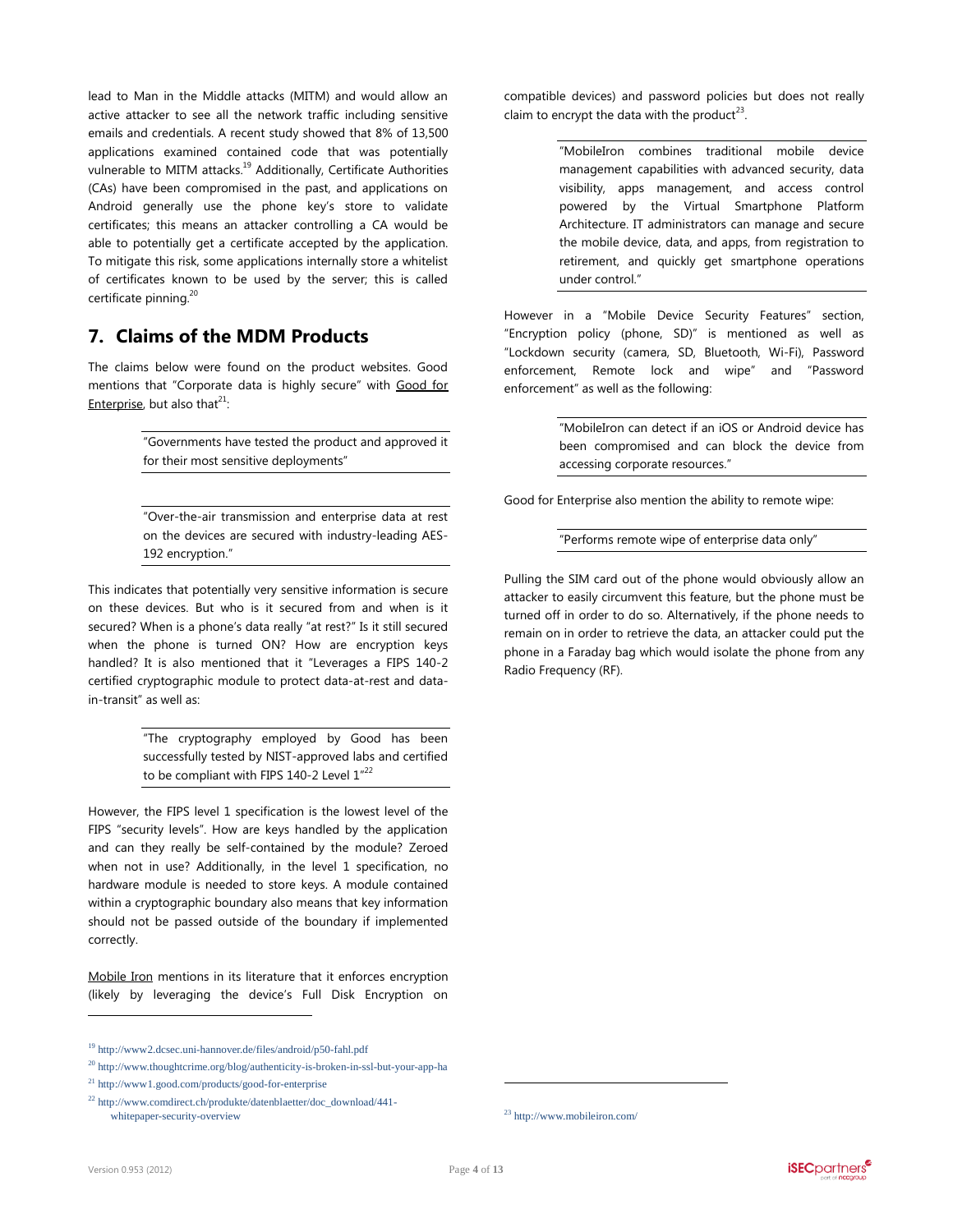# **8. Testing Android Applications**

#### **Reverse Engineering – Methodology Used**

Dalvik Bytecode was decompiled using Backsmali, Dedexer, dex2jar and JD. Native code segments were reverse engineered using IDA Pro 6.0. Content of the RAM at different states of the phone was analyzed with raw memory dumps and heap profiling dumps. Structured memory analysis was performed with VisualVM or JHAT using heap profiling dumps generated by the Dalvik Virtual Machine. JDB was used to perform dynamic analysis allowing debugging of the applications. Modifying applications to bypass obfuscation was performed using apktool and jarsigner by decompiling, modifying, recompiling and resigning the applications.

#### **Dalvik Bytecode and Reverse Engineering**

Most of the applications are written primarily in Java and compiled to Dalvik Bytecode, which makes applications easier to reverse engineer. Backsmali was used to decompile applications into Smali code, which is more readable and comprehensive than Dalvik Bytecode.

[Annex 1](#page-9-0) - Backsmali was used to convert the application into Smali code.

#### **Static Analysis**

Decompiling a dex file into Smali with the Backsmali tool<sup>24</sup> will give one of the most accurate representations of the original code. The author found it was better to use Backsmali in order to decompile a dex file; the other option is to use dedexer<sup>25</sup>, which is a great tool, but does not allow recompiling the dex file afterward, which is always useful if some debugging is needed.

The syntax<sup>26</sup> and the Dalvik op-codes<sup>27</sup> need to be understood. For instance, p0 to p3 are used for parameters, p0 is usually the 'this' (refers to the object a function is a method of) and v0, v1, v2, etc. are local variables. The maximum number of variables is given with .locals at the top of the method body (with --uselocals option with backsmali). A method return type is given by the letter at the end of the method name (V means void, I integer, Z boolean for instance).

Apktool<sup>28</sup> is a tool facilitating the decompilation. It is an all-inone tool which takes the apk of the application, decompresses it, and uses Backsmali on the dex file. It also retrieves the manifest and converts it into xml. The apk file can be decompiled with "apktool decode \*.apk".

The decompilation to Java using dex2jar<sup>29</sup> and JD<sup>30</sup> is not very reliable and is rather inaccurate (as some methods even fail to decompile), but can greatly help in order to have a quick overview of what an Application does.

Smali code can be recompiled using the Smali tool. The Smali code can be modified in order to help debugging, log some data, perform detailed traces, dump the memory heap after specific actions (see android.os.Debug.dumpHprofData()) and strip SSL. Once modified and recompiled with "apktool build [DIR]", it needs to be signed.

Android applications are self-signed and can be modified with root access. The following steps are needed in order to run modified applications and resign them (not needed for system applications):

After installing the Java JDK, the "Java\jdk1.6.0 \*\bin" directory contains two needed tools: jarsigner and keytools. Keytools allows creating a keystore, and jarsigner uses it to sign the APK with the private key generated.

[Annex 2](#page-9-1) - Decompilation issues – Example [Annex 4](#page-10-0) - Example of obfuscated code (Mobile Iron)

#### **Dynamic Analysis**

DDMS, traceview and dmtracedump can be used to perform dynamic analysis. Native parts can be debugged with strace and gdb with remote debugging. JDB can do basic debugging tasks. It uses the JDWP protocol, but unfortunately not all of the JDWP requests are implemented by the Dalvik VM (which explains some crashes).

The Development Tools have to be installed on a rooted phone – on an emulator, they are installed by default. In the Development Tools menu, go to "Development Settings" and select the application that needs to be debugged; "Wait for debugger" option will also have to be enabled. Also, if the test is performed on a phone, applications must have the "debuggable" flag in the Application Manifest (the application can be recompiled if it needs to be added). Run the application, it should block, waiting for a debugger to attach. Example:

List JDWP processes: adb jdwp Set up port forwarding to connect to a JDWP process: adb forward tcp:4200 jdwp:<pid> Attach JDB to it – in this example, the emulator is on localhost: jdb -attach localhost:4200

#### **Memory Analysis**

The goal of memory analysis is to find what is available in

 $\overline{a}$ 

<sup>24</sup> <http://code.google.com/p/smali/>

<sup>25</sup> <http://dedexer.sourceforge.net/>

<sup>26</sup> <http://jasmin.sourceforge.net/guide.html>

 $^{27}$ [http://pallergabor.uw.hu/androidblog/dalvik\\_opcodes.html](http://pallergabor.uw.hu/androidblog/dalvik_opcodes.html)

<sup>28</sup> <http://code.google.com/p/android-apktool>

<sup>29</sup> <http://code.google.com/p/dex2jar/>

<sup>30</sup> <http://java.decompiler.free.fr/?q=jdgui>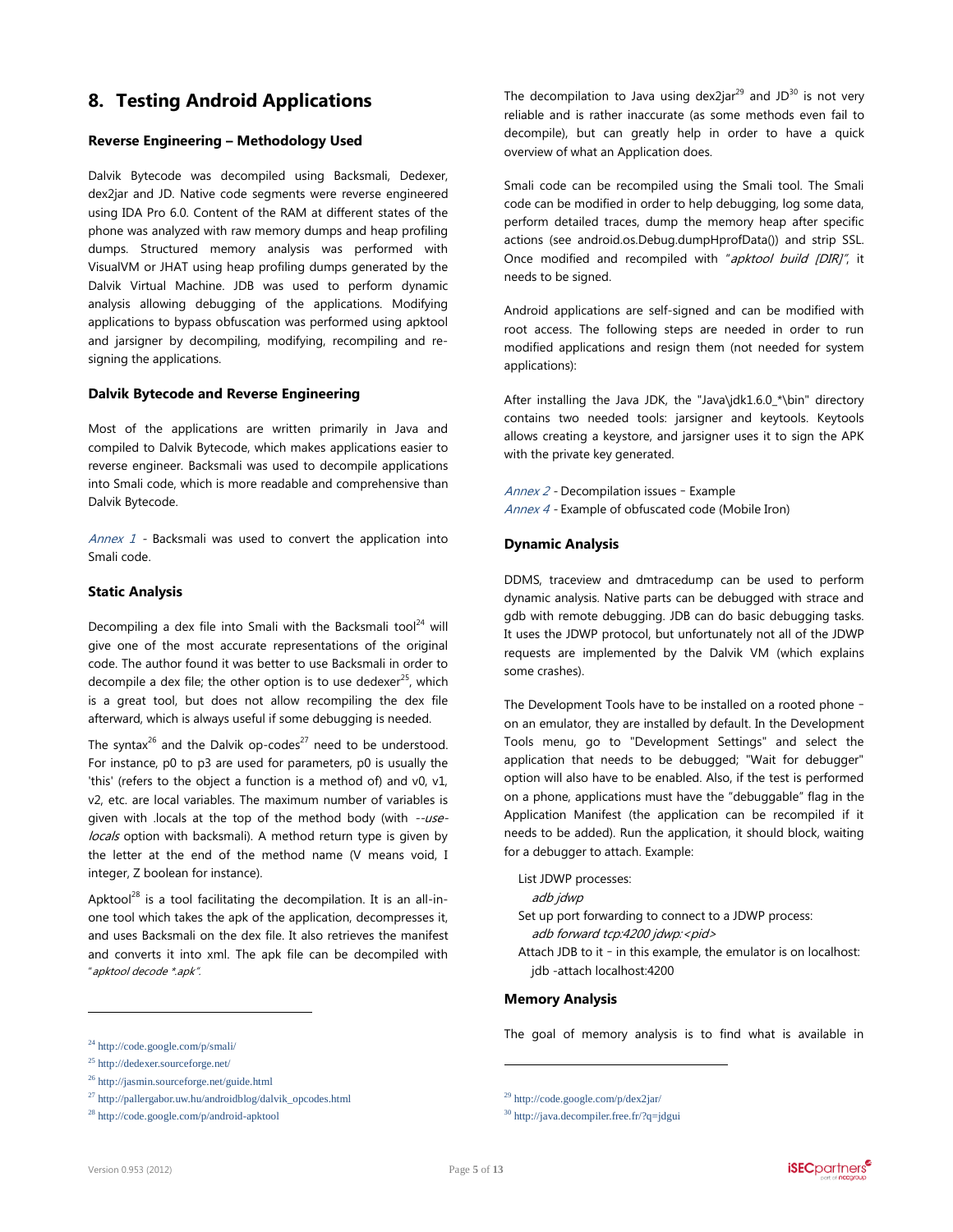memory and when. Unstructured memory analysis can be performed in order to search for strings or specific data that could have been spotted during the static analysis. Dalvik strings use UTF-16, which means a character is two (2) bytes, but there could be other types of strings. If there is a native code part, an application using a different encoding format can usually be examined with the Linux command strings -a -e [encoding].

There are several methods to acquire memory dumps – either the Linux proc filesystem (procfs) with /proc/[PID] or the memfetch application could be used, both allowing for retrieval of a raw memory dump.

To perform a more structured analysis, a Java heap profile file could be dumped by the Dalvik VM itself. This dump file is stripped off Dalvik specific data and can be read with Java memory dump analysis tools such as JHAT, Jprofiler or VisualVM. The Garbage Collector of the Dalvik VM dumps a hprof file when sending a SIGUSR1 to the process (kill -10 [PID]). The hprof file can then be retrieved in /data/misc.

#### **Intercepting SSL Traffic**

The application can be statically modified and recompiled in order to accept any certificates; this would allow to proxy the traffic using a tool such a Burp Suite $31$  for HTTPS traffic and Canape $32$  or Mallory<sup>33</sup> if a binary protocol is used. Alternatively, SSL can be dynamically bypassed for any application on a device by a tool written by Justine Osborne of iSEC Partners called android-ssl-bypass. 34

#### **Testing SSL/TLS Client Certificate Validation**

The certificate checks can be examined through static analysis, but using a tool is more convenient, exhaustive and reliable. TLSPretense $35$  is a tool recently released by William (B.J.) Orvis, also of iSEC Partners, that allows for testing a number certificate validation issues. The tool generates a set of certificates containing specific flaws, and it presents the certificates to an application (which must be configured to trust a CA used by TLSPretense).

#### **Testing for Specific Vulnerabilities**

Android uses a number of inter-process communication (IPC) mechanisms that can be overly-permissive if incorrectly configured. Typically, applications declare IPCs that can be potentially interacted with by any other application on the device. These mechanisms include Activities, Services and Broadcast Receivers (talked to via messages named 'Intents'). These should

be marked as not exportable in the Android Manifest unless there is a legitimate reason for it. Another IPC mechanism called Content Providers is used to export data by default. Implementations of Content Providers should be carefully reviewed in order to make sure they do not serve sensitive data and do not introduce security bugs such as SQL injection. More detailed information can be found in Jesse Burns' paper<sup>36</sup> and on the Android security best practice page<sup>37</sup>.

Applications should avoid exposing sensitive data to other applications. Shared preferences, databases and files should not be world readable/writable if not needed; Using MODE\_PRIVATE as the default file creation mode forces an application to create files with the correct, restrictive permissions.. Additionally, any data stored on the SD card is accessible to any application (since Android 4.1 they need the READ\_EXTERNAL\_STORAGE permission). Also, the application should never log potentially sensitive data in logcat (the Android logging system) as it can be read by other applications (with the READ\_LOGS permission) on Android prior to 4.1.

In addition, application specific vulnerabilities can include common native language vulnerabilities if the application interacts with a native library or custom code such as custom cryptographic functions or any time sensitive functions.

Finally, a great number of applications use a WebKit WebView, which loads web content in an in-process browser. WebViews can be vulnerable to common web vulnerabilities such as cross-site scripting (XSS) and cross site request forgery (CSRF) issues if JavaScript is enabled. The WebView should be as restricted as possible, <sup>38</sup> and file system access, JavaScript and Plugin should be prohibited if not needed.

### **9. Good for Enterprise**

Design concerns were found in version 1.7.1.157 of the application but were also present in version 1.6.5.146 and 1.6.3.138 which are the last supported versions for Android 1.6 and 1.5 respectively.

## **A. Ability to Retrieve Sensitive Data (when the device is locked and Powered ON)**

The application maintains the master database key in memory even when the application has been locked for a long time. Being able to access this key on a stolen device compromises the security of all data stored by the application: email, contacts, appointments, and identifiers allowing an attacker to

 $\overline{a}$ 

<sup>31</sup> <http://www.portswigger.net/burp/>

<sup>32</sup> <http://www.contextis.com/research/tools/canape/>

<sup>33</sup> <http://intrepidusgroup.com/insight/mallory/>

<sup>34</sup> <https://github.com/iSECPartners/android-ssl-bypass>

<sup>35</sup> <https://github.com/iSECPartners/tlspretense>

<sup>36</sup> [https://www.isecpartners.com/files/iSEC\\_Securing\\_Android\\_Apps.pdf](https://www.isecpartners.com/files/iSEC_Securing_Android_Apps.pdf)

<sup>37</sup> <http://developer.android.com/guide/practices/security.html>

<sup>38</sup> [http://labs.mwrinfosecurity.com/blog/2012/04/23/adventures-with-android](http://labs.mwrinfosecurity.com/blog/2012/04/23/adventures-with-android-webviews/)[webviews/](http://labs.mwrinfosecurity.com/blog/2012/04/23/adventures-with-android-webviews/)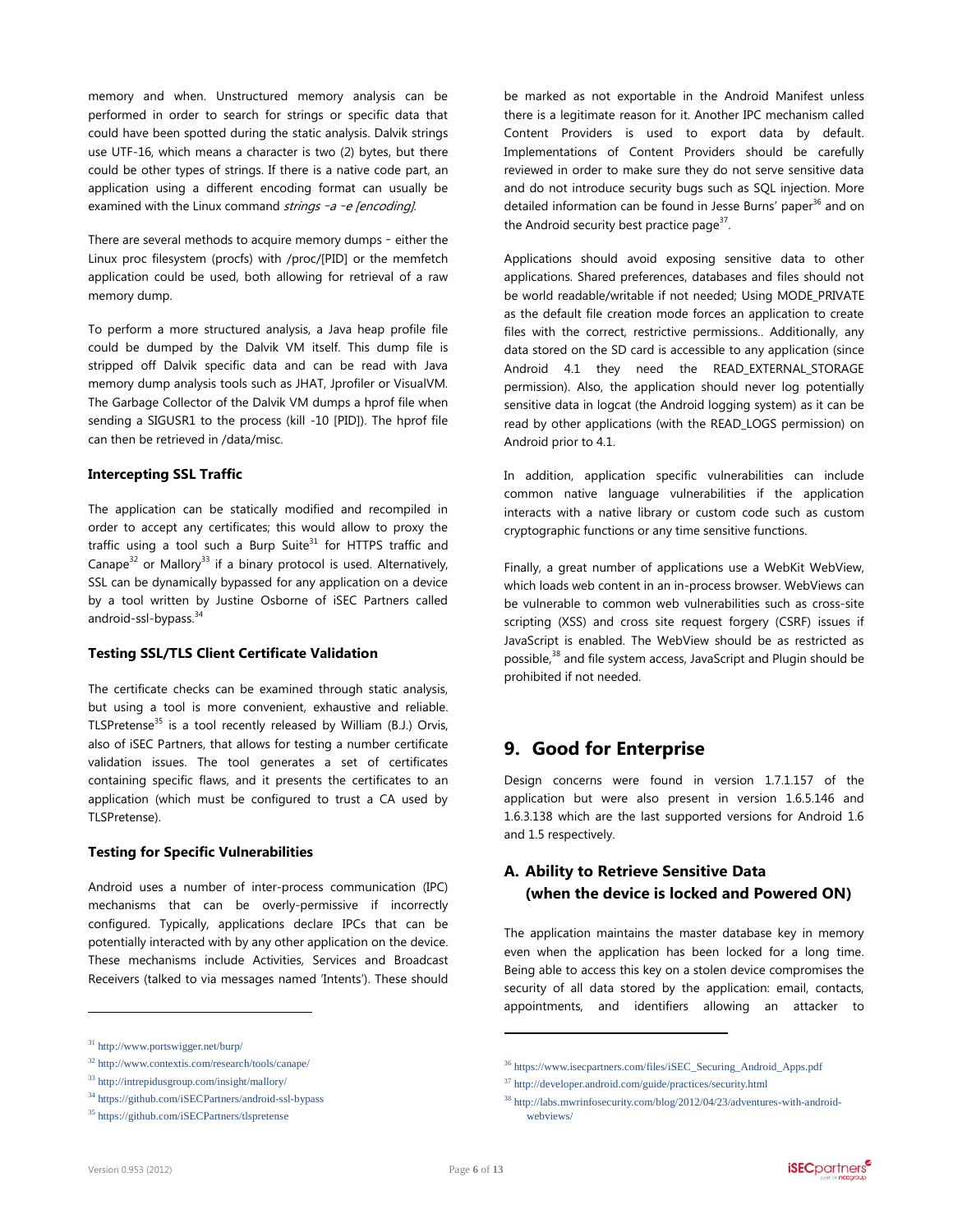impersonate the user.

Good for Enterprise is using a native library with functionality similar to the commercial library SQLite Encryption Extension (SEE), which itself has several functions very similar to the SQLCipher library. This was identified by decompiling the Good for Enterprise libraries with IDA Pro and looking at the functionality and function names since symbols were present. Commands specify the cipher and the key used with the database. Understanding how the library worked helped finding the key in memory dumps. Structured memory analysis showed that the master database key resides in a linked list in memory for use by a connection pool talking to a library that handles the encryption and calls to the database. This unique 192-bit key allows decrypting all the database files using AES-CBC.

The Annexes contain examples on how to easily get the master DB key from a memory dump using VisualVM and structured memory analysis.

[Annex 6](#page-11-0) - Master DB key from a memory dump using VisualVM Annex  $7$  - It is also possible to retrieve the key in memory by looking for UTF-16 Strings

Annex  $8$  - Now the attacker has the ability to decrypt all the database files including emails

#### **Exploit Scenario**

An attacker obtains a device that has USB debugging turned on (or uses one of the techniques mentioned in [section](#page-2-0) 6 to enable it). The device is put in a Faraday bag $39$  to avoid remote wipe. The attacker then uses a publicly available exploit to become root, pull the master database key out of memory and decrypts the database files including emails, contacts and appointments.

### **B. Retrieve the User Password and Access the Data**

The database key derives from the user's password. Verification of the password requires computing a symmetric key's hash using a Password Base Key Derivation Function (PBKDF2-SHA1 with a number of iterations, see PKCS #5 and PBKDF2 function) and one SHA1 operation. Good for Enterprise uses the PIN and an 8 byte salt. The hash and salt are obfuscated with an XOR between a static string and the hash as well as a great number of bitwise operations. This is then stored in an XML file located in /data/data/com.good.android.gfe/shared\_prefs/GoodLockPrefs.x ml. Obfuscation could easily be bypassed - without having to reproduce de-obfuscation steps - by simply debugging the application and dumping the hash and salt, or modifying the application in order to dump the password hash in a log file when the application accesses them. Brute force analysis of the hash and salt can be performed relatively easily with a GPU cluster.

#### **Exploit Scenario**

An attacker obtains a device and retrieves the flash memory (see [section 6\)](#page-2-0). This data is susceptible to brute force attacks because passwords on a mobile device are not likely to have more than 6 characters and will probably have fewer special characters than traditional passwords. Additionally, PBKDF2 functions on mobile devices use reduced iterations due to the CPU limitations.

Using the GPU outperforms using the CPU to generate hash values. The use of GPU to break PBKDF2 implementation has been demonstrated with the brute force of PBKDF2-HMAC-SHA1 256-bit keys with 4096 iterations, which is generally performed to attack WPA/WPA2 by computing Pairwise Master Keys. More than a hundred thousand keys per second can be generated using the already old Radeon HD 5970 $^{40}$ . An attacker using a GPU cluster such as a FPGA or Amazon EC2 instances would have considerable computing power for a relatively cheap price. FIPS level 1 only requires a minimum of 1000 iterations, which would lead to hundreds of thousands of keys generated per second using a mere desktop graphic card.

### **C. Other**

#### **Jailbreak and Root Detection**

Root detection is done by regularly verifying if superuser.apk is installed; the application also tries to run "su –c ls" and expects it to fail if the phone is not rooted. These verifications are weak and cannot protect against an attacker running a publicly available exploit to become root such as "rage against the cage." Additionally, just renaming 'su' in 'system/bin/su' on a rooted device when running Good would not be detected by the application. There is even an application called 'temp root remover' on the Android market that is used for this purpose.

#### **No Anti-debugging And Plenty of Logs**

No anti-debugging or anti-reverse engineering techniques were present in either application. Additionally, one of the applications makes it easy for an attacker to reverse engineer, as symbols and debug log messages were still present in the application.

An example of an inconsistent decompilation using dex2jar and jd-gui for the Dalvik Bytecode part and a decompilation of the native part using IDA Pro can be found in annex. It shows that symbols are present, and debug logs are filled with copious amounts of information that helps an attacker understand detailed functionality of the application.

Annex  $3$  - Detailed function names and a lot of information in the decompiled code.

[Annex 5](#page-11-1) - No obfuscation in the native code parts.

 $\overline{a}$ 

<sup>39</sup> <http://www.teeltech.com/tt3/phoneshield.asp>

<sup>40</sup> [http://erratasec.blogspot.com/2011/06/password-cracking-mining-and](http://erratasec.blogspot.com/2011/06/password-cracking-mining-and-gpus.html)[gpus.html](http://erratasec.blogspot.com/2011/06/password-cracking-mining-and-gpus.html)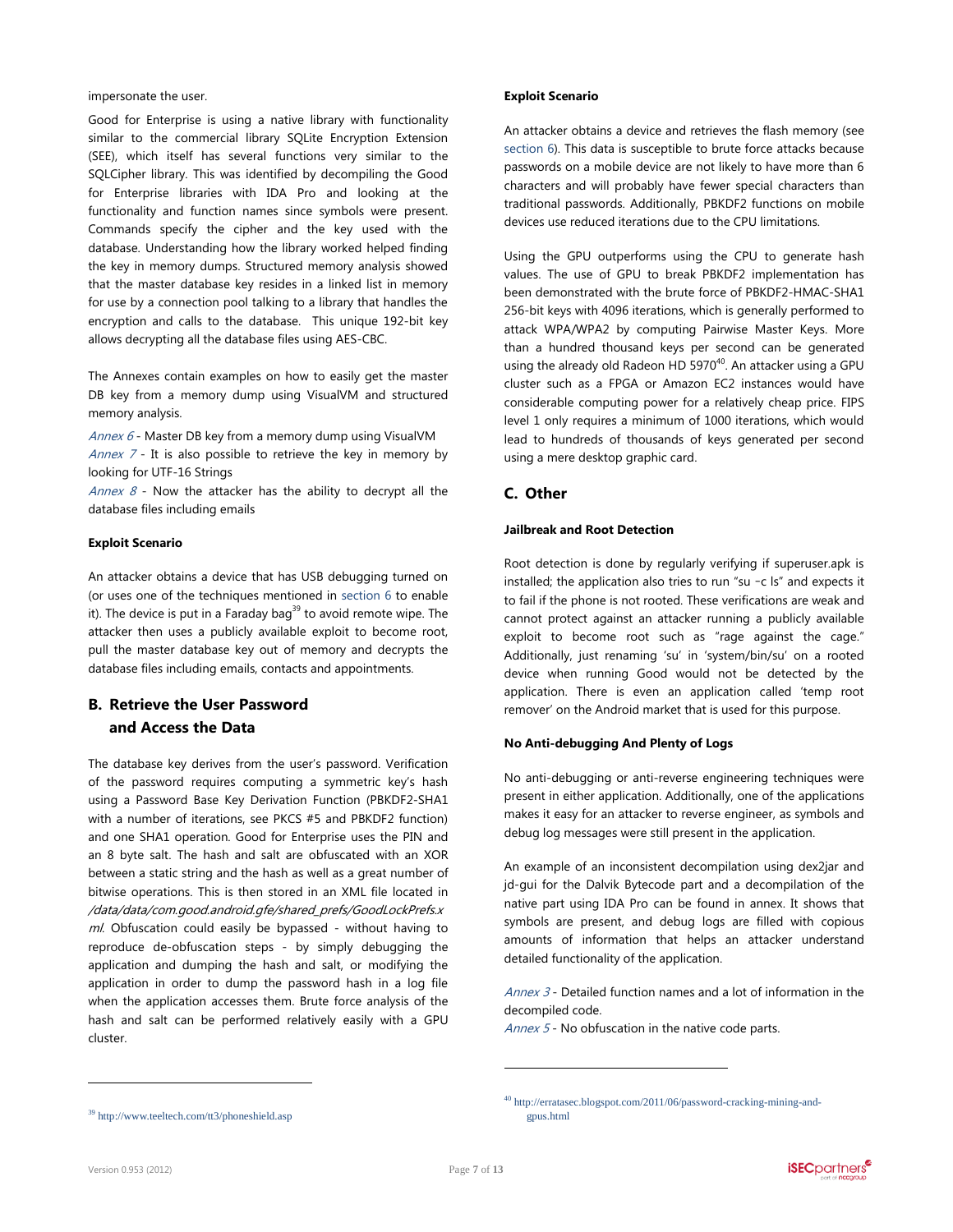# <span id="page-7-0"></span>**10.Mobile Iron**

Testing was done on Mobile Iron Version 4.5.2 (March 2012) and 4.1.7 (June 2011) through static analysis only.

#### **Data exposure**

In the last version tested, Mobile Iron version 4.5.2, user credentials can optionally be encrypted in a "config.properties" file. The application is obfuscated to some extent (e.g., function names have been stripped out). However, the AES-256 encryption key used is generated using SHA1 PRNG with android\_id (UUID) as seed. The Android UUID is a constant number for the lifetime of the device and should not be used in encryption operations; the seed can easily be retrieved by an attacker or a rogue application (the UUID can be retrieved by any application) and the key could be generated. An attacker stealing the device can easily obtain this value, generate the key with the android\_id, and retrieve user credentials and the database content. Additionally, if the same key were used to encrypt data on the SD card, any application installed on the device could potentially decrypt the files. Also, this AES 256-bits key is used in ECB mode. ECB is widely known to be insecure, and should not be used.

#### **Unique Device ID is sent to the Mobile Iron server**

The application collects the unique identifying Device ID and sends it to the company's Mobile Iron server during provision. As a best practice, the Device ID should not be stored; this identifier has been used by many applications as an authentication token in the past, which means that the company installing the Mobile Iron product would potentially be in possession of credentials for other applications. This raises the sensitivity of these tokens to a level not normally expected of a unique identifier. Public scrutiny has been focused on applications, largely on iPhone devices $41$  but also on Android to some extent (with a presentation given by Lookout $42$  at the Black Hat Security Conference in 2010).

This issue may be less significant in an MDM/corporate environment, as users have less expectation of privacy from their employer, and MDM products are implicitly expected to "track" mobile devices to some extent.

#### **Jailbreak and Root Detection**

Root detection is done by verifying the existence of "/system/bin/su" in version 4.1.7 and a few other places in version 4.5.2 (/system/xbin/su, /system/su and /system/xbin/sudo) which is not enough for promising root detection.

# **11.Can it be Secure?**

It is currently difficult to properly secure application containers because of the mobile security model. It is also even more difficult to secure them without hardware modules integrated with a device for handling cryptographic keys $43$  and a custom OS that would handle central management features. To this end, several fundamental security primitives have been defined (still as a draft) in a document released by NIST $44$  and are intended to help the industry attempt to make devices more secure for the enterprise. However, there are a few solutions the products could implement to help mitigate some of the issues mentioned in this paper.

The key used to decrypt the data should not be stored on the device. Instead it should be retrieved from a server when the user enters the application's PIN. In addition, the key should be zeroed from memory after a certain amount of time when the device is locked, and it should not be possible to retrieve the user's encryption key even by brute force. This key should be retrieved directly from the server with a PIN, and the user's account should be locked after a certain number of unsuccessful attempts.

To be able to read emails offline (when no connection is available), the user should be able to keep the encryption key in memory for a certain amount of time, but this should be an optional 'unsafe/offline mode' so that the user would know that the data could be at risk if the phone was stolen at that point in time. However, this would obviously impact user experience, as the user would have to select this option in advance so that the key could be stored.

Another debatable solution would be to retrieve the key locally only when no network access is available, with a Password-Based Key Derivation Function with a very high number of rounds (high enough so that it takes a noticeable amount of time to retrieve the key on the phone) and an enforced strong password (different than the server PIN). The number of rounds would be enough to allow the user to report the stolen/compromised phone to IT and block email access before an attacker bruteforces the key. Doing this would make it more difficult for an attacker to retrieve the user's data on a stolen device as long as the phone is locked or turned off. This could be an acceptable mitigation without greatly diminishing the user experience.

Solutions for malware detection are primarily performed by searching for known cases of rootkits or root utilities - a form of blacklisting. The limitation of blacklisting is that it only is as good as the provided list of harmful applications. A preferable method to mitigation against malware gaining root access on a device is to have application whitelisting on a device; however, this is not currently available for Android.

 $\overline{a}$ 

<sup>41</sup> [http://www.pskl.us/wp/wp-content/uploads/2010/09/iPhone-Applications-](http://www.pskl.us/wp/wp-content/uploads/2010/09/iPhone-Applications-Privacy-Issues.pdf)[Privacy-Issues.pdf](http://www.pskl.us/wp/wp-content/uploads/2010/09/iPhone-Applications-Privacy-Issues.pdf)

<sup>42</sup> <https://blog.lookout.com/blog/2010/07/27/introducing-the-app-genome-project/>

<sup>&</sup>lt;sup>43</sup> A few devices now integrate a Secure Element (SE) which is a tamper resistant smart card chip.

<sup>44</sup> [http://csrc.nist.gov/publications/drafts/800-164/sp800\\_164\\_draft.pdf](http://csrc.nist.gov/publications/drafts/800-164/sp800_164_draft.pdf)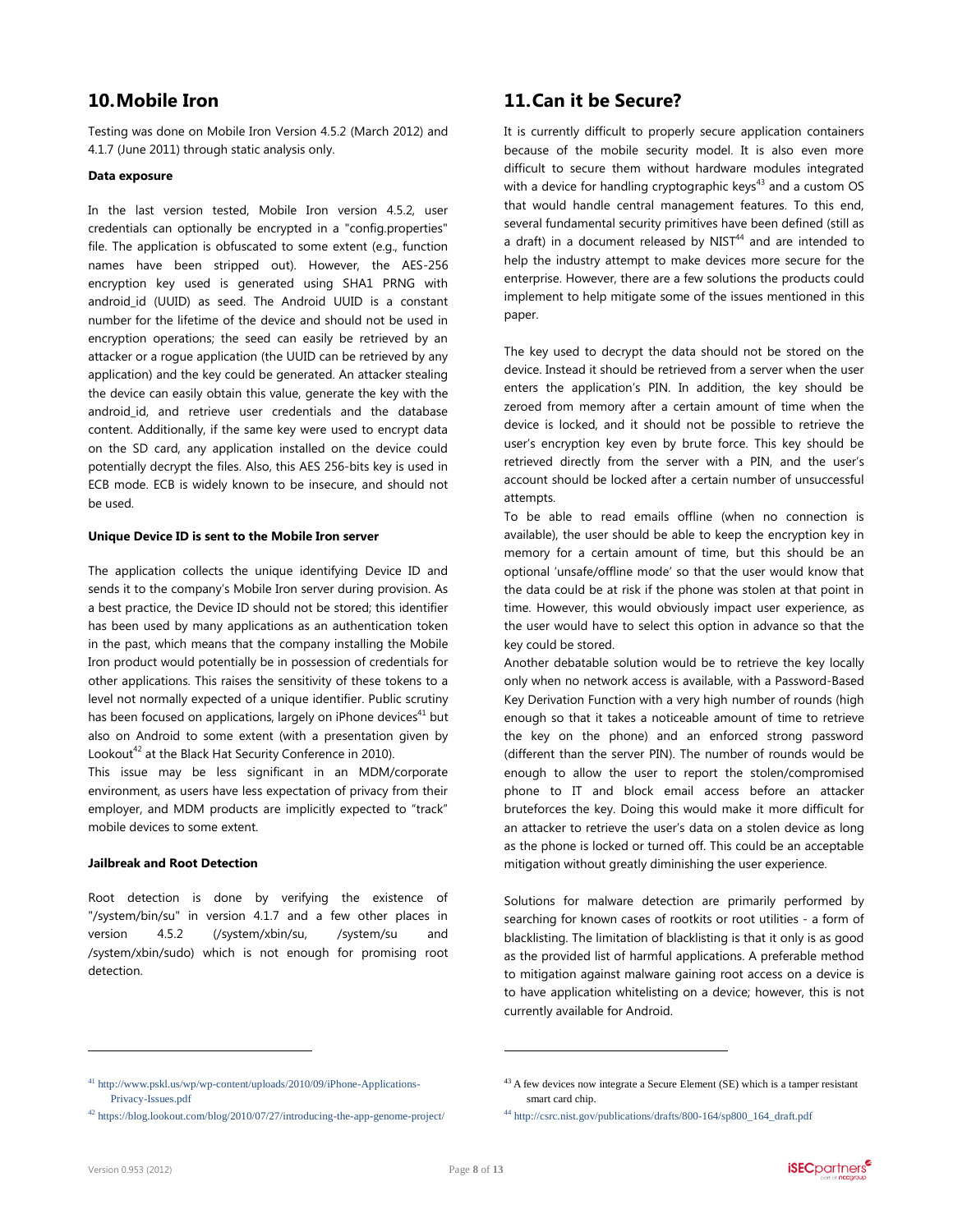# <span id="page-8-0"></span>**12.What is the state of these applications today?**

As they were discovered, iSEC disclosed the design concerns to the respective companies. It should be noted that Good and Mobile Iron were both responsive upon receiving these issues.

According to MobileIron, the data exposure issue (related to [data](#page-7-0)  [persisting on the device\)](#page-7-0) is not present in the default configuration because this persistence option is disabled by default. They stated that ECB is no longer used, key generation routines have been modified and jailbreak detection has been improved.

Good for Enterprise has released several versions of the product since the time of testing. Some obfuscation has been added to the product. According to Good, the key no longer persists in memory when the phone is locked in version 1.7.3.169. However, the ability to retrieve a user's PIN by brute force is still possible.

# **13.What can users do today?**

User awareness is a critical component to mitigation of current attacks. Users must use caution when installing software and setting permissions on their phones. Users should disable unnecessary features that increase the attack surface, such as USB debugging or Bluetooth, refrain from rooting their phones, keep applications updated, and use complex PINsfor the lock screen instead of screen patterns. Users should also use different credentials for the MDM product than those used for the phone and the other applications. Users should be aware of the attack vectors, and understand that the data stored on a stolen device may be compromised by malicious applications gaining root access or using OS level exploits. Additionally, full disk encryption should be enabled on capable devices.

# **14.Conclusion**

Marketing claims may be true in some cases, but are they always relevant? How can a phone's data be secured at rest if the data is never at rest? A user cannot rely solely on remote wipe or root detection in these applications. Strong passwords help - but will users really be willing to type a complex password each time they want to unlock their applications? And can it really be enough to secure the data from a sophisticated attacker? There are ways to mitigate the risk, but they rely on a network connection when unlocking the application, thus denying the user a smooth offline experience. For both the products tested, Good for Enterprise and Mobile Iron, user data can be retrieved on a stolen device and a user could potentially be impersonated.

A phone has a very large threat surface compared to most other devices; users and businesses must take this into account when storing sensitive data on mobile platforms. Enterprise solutions such as Good for Enterprise and Mobile Iron could implement better security practices and mitigate some attack vectors, but most importantly, companies must understand the implications of allowing mobile devices access to enterprise resources, even when using MDM products.

### **Acknowledgment**

Special thanks to Mathew Solnik for the help with the initial research. Thanks to David Thiel for assisting with the disclosing process and the review of this paper throughout the writing process. Thanks to Alex Vidergar, Michael Reisinger, Shawn Fitzgerald and Aaron Grattafiori for their reviews. Additional acknowledgement should be given to Justine Osborne, Alex Stamos, Jesse Burns, Don Bailey, Paul Youn and iSEC Partners for their support.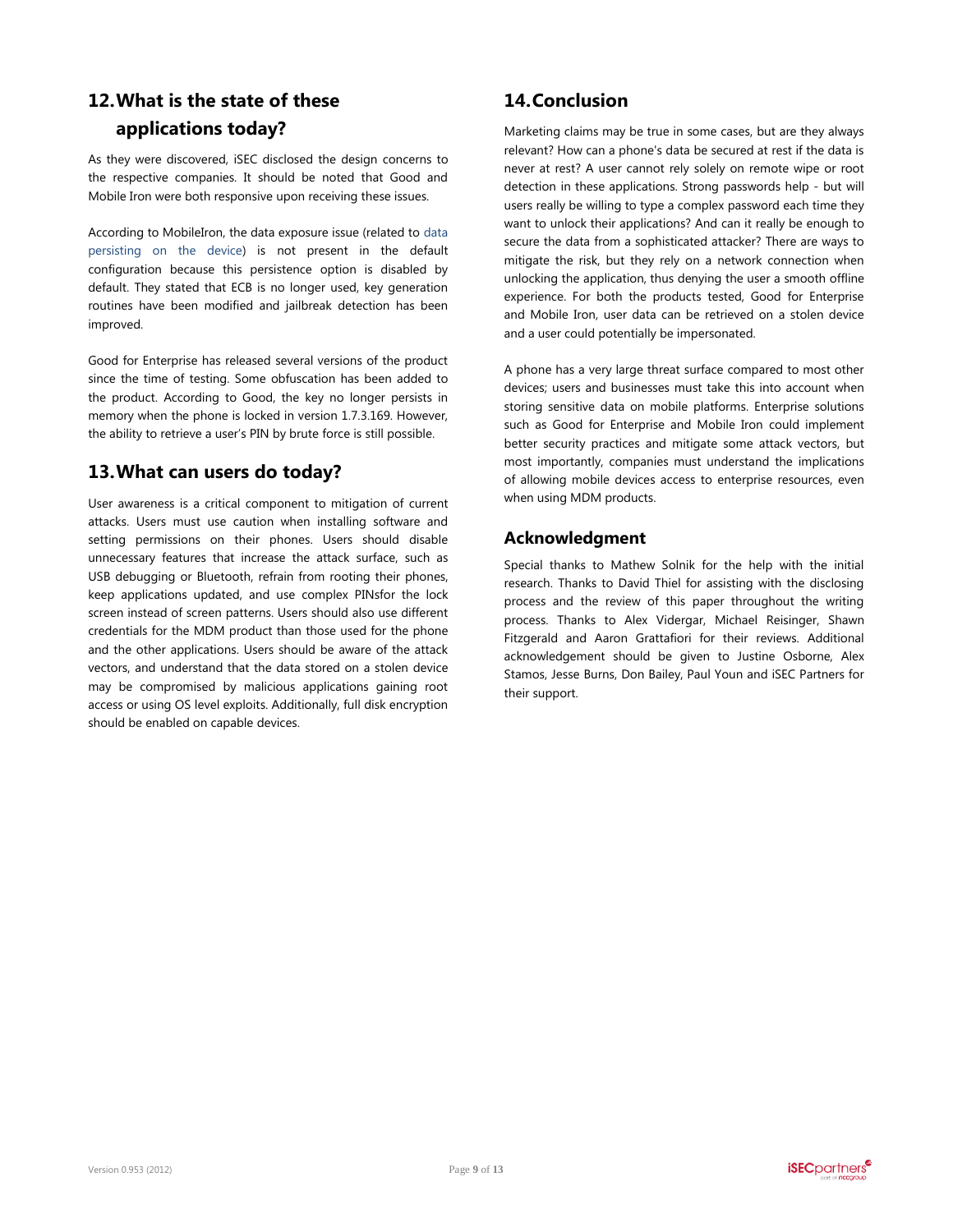### <span id="page-9-0"></span>**Annexes**

1. Backsmali was used to decompile the application into Smali code

| .class Lcom/good/android/security/SecureDataAndPassword;                                                      |
|---------------------------------------------------------------------------------------------------------------|
| .super Lcom/good/android/security/SecureData;                                                                 |
| .source "SecureDataAndPassword.iava"                                                                          |
|                                                                                                               |
| # virtual methods                                                                                             |
| .method public hasPasswordMatch(Ljava/lang/String;)Z                                                          |
| .registers 4                                                                                                  |
| .parameter "password"                                                                                         |
| .annotation system Ldalvik/annotation/Throws;                                                                 |
| $value = 1$                                                                                                   |
| Lcom/qood/android/security/EncryptionException;                                                               |
|                                                                                                               |
| .end annotation                                                                                               |
| .prologue                                                                                                     |
| line 41                                                                                                       |
| iget-object v1, p0, Lcom/good/android/security/SecureDataAndPassword;->passwordHash: [B                       |
| if-nez v1, :cond a                                                                                            |
| line 42                                                                                                       |
| if-nez p1, :cond 8                                                                                            |
| $const/4$ v1, $0x1$                                                                                           |
| .1ine <sub>46</sub>                                                                                           |
| :goto 7                                                                                                       |
| return v1                                                                                                     |
| .1ine <sub>42</sub>                                                                                           |
| :cond 8                                                                                                       |
| $const/4$ v1. $0x0$                                                                                           |
| goto :goto 7                                                                                                  |
| line 44                                                                                                       |
| :cond a                                                                                                       |
| invoke-direct {p0, p1}, Lcom/good/android/security/SecureDataAndPassword;->computeHash(Liava/lang/String;) [B |
| move-result-object v0                                                                                         |
| line 46                                                                                                       |
| .local v0, testHash: [B                                                                                       |
| iget-object v1, p0, Lcom/good/android/security/SecureDataAndPassword;->passwordHash: [B                       |
| invoke-static {v1, v0}, Ljava/util/Arrays;->equals([B[B]Z                                                     |
| move-result v1                                                                                                |
| goto : goto 7                                                                                                 |
| .end method                                                                                                   |

<span id="page-9-1"></span>2. Decompilation issues – Example

#### · Smali

· Java equivalent

| method protected Test () Z         | Þτ |
|------------------------------------|----|
| .registers 3                       |    |
| .prologue                          | ٠  |
| iget v0, p0, ###/###/###:->value:I |    |
| const/16 v1, 0x10                  |    |
| if-ne v0, v1, :cond 8              |    |
| const/4 v0, 0x1                    |    |
| :goto 7                            |    |
| return v0                          |    |
| $:$ cond $8$                       |    |
| const/4 v0. 0x0                    |    |
| goto :goto 7                       |    |
|                                    |    |
|                                    |    |

rotected boolean Test() {<br>return (this.value == 16 ? true : false); From dex to Java • With dex2jar and JD protected boolean Test()



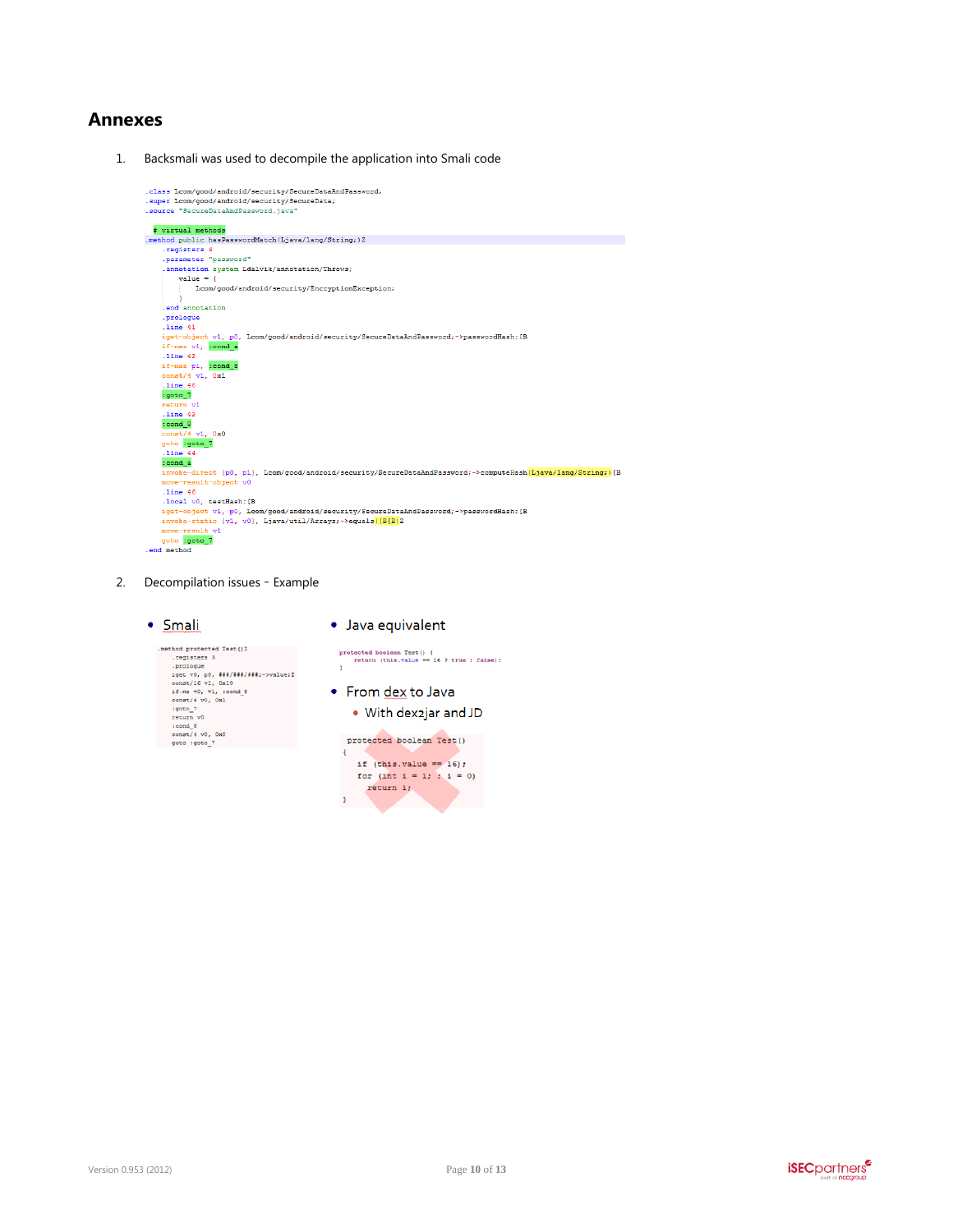```
3. Detailed function names and a lot of information in the decompiled code (Good for Enterprise)<br>
\frac{Gx\text{Scc}+\text{C}x\text{Scc}+\text{C}x\text{Scc}+\text{C}x\text{Scc}+\text{C}x\text{Scc}+\text{C}x\text{Scc}+\text{C}x\text{Scc}+\text{C}x\text{Scc}+\text{C}x\text{Scc}+\text{C}x\text{Scc}+\text{log.debug("changePassword");<br><u>SecureDataAndPassword</u> localSecureDataAndPassword = getSecureKeyAndPassword();<br>if (localSecureDataAndPassword == null)
                           log.error("changePassword", "Trying to change password yet DB key has not been upgraded!?");<br>throw new <u>SetPasswordException</u>("FATAL error: DB key has not been upgraded!");
                      toy-true (unique resolved y . 1174ng to using Posts<br>
into new <u>SerBaswordKxeention</u>("RTAL error: DS key<br>
)<br>
if (paramBoolean)<br>
ioy.debug("changePassword", "Resetting password");<br>
byte[] arrayOfByte2;<br>
int j;<br>
ty
                           while (true)
                             {<br> hyte[] arrayOfByre1 = <u>InitDB</u>.getDatabaseKey();<br> arrayOfByre2 = arrayOfByre1;<br> if ({6assertionsDisabled) || (arrayOfByre2 != null))<br> heak:<br> throw new AssertionError();<br> if (paramString1 == null)
                                 l<br>log.debug("changePassword", "Old password is null");<br>if (!localSecureDataAndPassword.isPasswordSet())
                                       \frac{1}{\text{continue}}throw new SetPasswordException ("Password is set so old password should not be null");
                                .<br>log.debug("changePassword", "Old password is not null");
                              \begin{array}{ll} \text{int i = 0;}\\ \text{if (localSecureDataAndPassword.hasPasswordMatch(paramString1))}; \end{array}try
                                  byte[] arrayOfByte3 = localSecureDataAndPassword.decryptData(paramString1);
                                  \pi (1 == 0)
                                       throw new ChangePasswordException ("Failed to verify password");
                              \Lambda
```
<span id="page-10-0"></span>4. Example of obfuscated code (Mobile Iron)

```
private void c()a locala = a.a();
   if (\underline{3}.a(\underline{ac}.b(),e())\frac{1}{1} \cdot c \frac{1}{1} while (true)<br>while (true)
   \mathcal{F}return:
      long 11 = System.currentTimeMillis();
      \label{eq:2} \begin{array}{ll} \frac{1}{2} \text{ local} = -y \cdot \alpha(1); \\ \frac{1}{2} \cdot \alpha(1) \cdot \alpha(1) + 10001 \cdot 1 \cdot \alpha(1) \\ \frac{1}{2} \cdot \alpha(1) \cdot \alpha(1) + 10001 \cdot 1 \cdot 1 \cdot \alpha(1) \\ \text{long } 12 = \text{Math.min}(10001 \cdot 1 \cdot \alpha(1a.1)), \text{ this.d}; \end{array}this.d = (2L * this.d);<br>if (this.d > 900000L)
         this.d = 900000L;
       \underline{d}.a(locald, \underline{b}.b);this.b.add(locald);
  \rightarrow\overline{1}private void d()
   \underline{a} locala = \underline{a}.a();
   if (!\underline{s}.a(\underline{ac}.b()) . e())\mathcal{I}
```
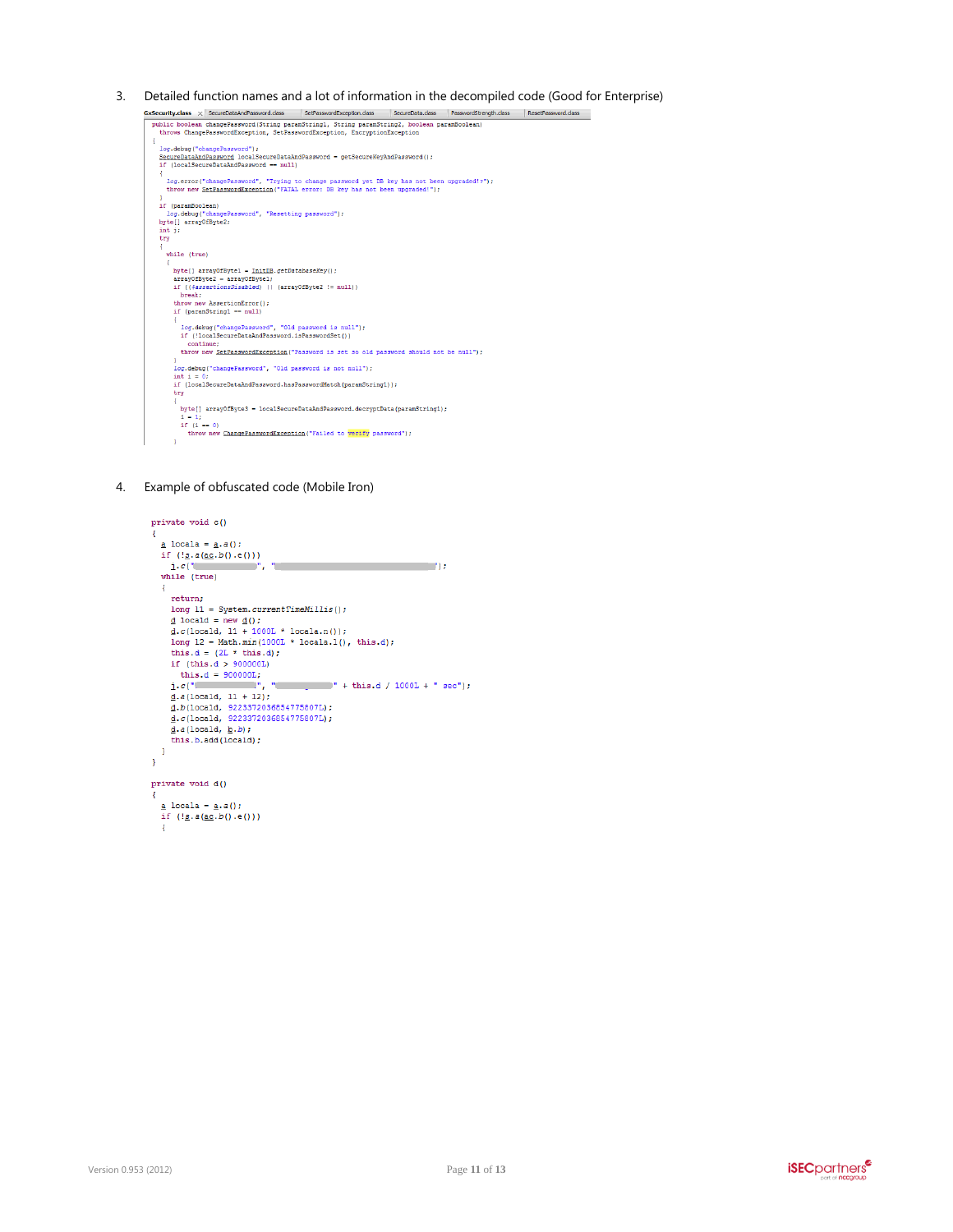### <span id="page-11-1"></span>5. No obfuscation in the native code parts (Good for Enterprise)

| FUE FUIL<br>$3001$ $\sqrt{100}$<br><b>UDUOID WINOOWS</b><br>$\overline{\mathbf{A}}$                                      | $\frac{1}{\cosh n}$<br>肅<br><b>A</b> |                   | Remote ARM Linux/Android debugger<br>$\mathbf{P}$ $\mathbb{R}^{\times}$<br>回                                             |
|--------------------------------------------------------------------------------------------------------------------------|--------------------------------------|-------------------|--------------------------------------------------------------------------------------------------------------------------|
|                                                                                                                          |                                      |                   |                                                                                                                          |
|                                                                                                                          |                                      |                   |                                                                                                                          |
| $f$ Functions window                                                                                                     | a x<br>頂                             | <b>IDA View-A</b> | 回<br>'s' Strings window<br>凮<br>囲<br>丽<br>$\overline{A}$<br>Structures<br>歴<br><b>Enums</b><br>Imports<br><b>Exports</b> |
| <b>Function name</b><br>Segment /                                                                                        |                                      |                   | text:AAADD838                                                                                                            |
| F<br>GetYearFormat(ADateFormatPart const*)<br>text                                                                       |                                      |                   | text:000DD838 ; GoodCrypto::AES CBC::AES CBC(void).<br>EXPORT ZM10GoodCrupto7AES CBCC2Ev<br>text:000DD838.               |
| GoodCrypto::AES CBC::AES CBC(void)<br>.text                                                                              |                                      |                   | text:000DD838 ZN10GoodCrupto7AES CBCC2Ev<br>CODE XREF: .text:000CE520Tp                                                  |
| GoodCrypto::AES_CBC::Decode(uchar_const*,uint,uchar .text                                                                |                                      |                   | .text:000CE528Tp<br>text:000DD838.                                                                                       |
| GoodCrypto::AES CBC::Encode(uchar const*,uint,uchar<br>.text                                                             |                                      |                   | text:000DD838<br><b>MOU</b><br>R3. #0<br>; Alternative name is 'GoodCrupto::AES CBC::AES CBC(vo                          |
| GoodCrypto::AES_CBC::SetIV(uchar_const*,uint)<br>text                                                                    |                                      |                   | <b>STR</b><br>text:000DD83C.<br>R3, [R0,#0x128]                                                                          |
| GoodCrypto::AES_CBC::SetKey(uchar_const*,uint,bool)<br>.text                                                             |                                      |                   | <b>BX</b><br>text:000DD840.<br>LR<br>text:000DD840 ; End of function GoodCrupto::AES CBC::AES CBC(void).                 |
| GoodCrypto::AES CBC::getContext(void)<br>text                                                                            |                                      |                   | text:000DD840.                                                                                                           |
| GoodCrypto::AES_CBC::~AES_CBC()<br>text<br>GoodCrypto::AES_CTR::AES_CTR(void)<br>text                                    |                                      |                   | text:000DD844.                                                                                                           |
| GoodCrvpto::AES CTR::Encode(uchar_const*.uint.uchar<br>text                                                              |                                      |                   |                                                                                                                          |
| GoodCrypto::AES CTR::IncCtr(uchar *)<br>.text                                                                            |                                      |                   | text:000DD844.                                                                                                           |
| GoodCrypto::AES_CTR::SetCtr(uchar_const*,uint)<br>text                                                                   |                                      |                   | text:000DD844.                                                                                                           |
| GoodCrypto::AES_CTR::SetKey(uchar const*,uint)<br>.text                                                                  |                                      |                   | .text:000DD844 : GoodCrupto::AES CBC::qetContext(void)<br>EXPORT ZM10GoodCrupto7AES CBC10getContextEv<br>text:000DD844.  |
| GoodCrypto::AES_CTR::getContext(void)<br>text                                                                            |                                      |                   | text:000DD844 ZN10GoodCrypto7AES CBC10qetContextEv.<br>; CODE XREF: .text:000CE670Tp                                     |
| GoodCrypto::AES_CTR::getOutputLen(uint *)<br>.text                                                                       |                                      |                   | text:000DD844.<br>: .text:000CE73CTp                                                                                     |
| GoodCrypto::AES CTR::~AES CTR()<br>text                                                                                  |                                      |                   | text:000DD844.<br>BX<br><b>LR</b>                                                                                        |
| GoodCrypto::GdEncryptKey::Decode(GdDecoder &)<br>text                                                                    |                                      |                   | .text:000DD844 ; End of function GoodCrupto::AES CBC::qetContext(void)                                                   |
| GoodCrypto::GdEncryptKey::Encode(GdEncoder &)<br>text                                                                    |                                      |                   | text:000DD844.                                                                                                           |
| GoodCrypto::GdEncryptKey::GdEncryptKey(char const*<br>text                                                               |                                      |                   | text:000DD848.                                                                                                           |
| GoodCrypto::GdEncryptKey::GdEncryptKey(std::string &<br>text                                                             |                                      |                   | text:000DD848.                                                                                                           |
| GoodCrypto::GdEncryptKey::GdEncryptKey(void)<br>text                                                                     |                                      |                   | text:000DD848.                                                                                                           |
| GoodCrypto::GdEncryptKey::KeyName(char const*)<br>text                                                                   |                                      |                   | .text:000DD848 ; GoodCrupto::AES CBC::SetIV(unsigned char const*, unsigned int)                                          |
| GoodCrypto::GdEncryptKey::KeyName(std::string &)<br>text                                                                 |                                      |                   | EXPORT ZN10GoodCrupto7AES CBC5SetIVEPKhi<br>text:000DD848.                                                               |
| GoodCrypto::GdEncryptKey::KeyName(void)<br>$\overline{f}$<br>.text                                                       |                                      |                   | : CODE XREF: .text:000CE540Tp                                                                                            |
| GoodCrypto::GdEncryptKey::KeyType(char const*)<br>text                                                                   |                                      |                   | : .text:000CE590Tp<br>text:000DD848.<br>text:000DD848.                                                                   |
| GoodCrypto::GdEncryptKey::KeyType(std::string &)<br>.text                                                                |                                      |                   | text:000DD848 var 4.<br>$-4$                                                                                             |
| GoodCrypto::GdEncryptKey::KeyType(void)<br>text                                                                          |                                      |                   | text:000DD848.                                                                                                           |
| GoodCrypto::GdEncryptKey::KeyValue(char const*)<br>.text                                                                 |                                      |                   | text:000DD848<br><b>STR</b><br>LR. [SP.#var 41?                                                                          |
| GoodCrypto::GdEncryptKey::KeyValue(std::string &)<br>$\overline{t}$<br>text                                              |                                      |                   | CMP<br>R2, #0x10<br>text:000DD84C                                                                                        |
| GoodCrypto::GdEncryptKey::KeyValue(void)<br>text                                                                         |                                      |                   | SP, SP, #4<br>text:000DD850.<br><b>SUB</b>                                                                               |
| GoodCrypto::GdEncryptKey::~GdEncryptKey()<br>text                                                                        |                                      |                   | text:000DD854.<br><b>MOUNE</b><br>RO, #5<br>text:000DD858.<br>1oc_00864<br><b>BEO</b>                                    |
| GoodCrypto::GtiSha1::GtiSha1(void)<br>text                                                                               |                                      |                   | text:000DD85C                                                                                                            |
| GoodCrypto::GtiSha1::getMac(std::string_const&.uint.st<br>.text                                                          |                                      |                   | text:000DD85C loc DD85C<br>; CODE XREF: GoodCrupto::AES CBC::SetIV(uchar const*,                                         |
| GoodCrypto::GtiSha1::setKey(std::string_const&)<br>text                                                                  |                                      |                   | text:000DD85C<br><b>ADD</b><br>SP. SP. #4                                                                                |
| J<br>GoodCrypto::GtiSha1::~GtiSha1()<br>text                                                                             |                                      |                   | text:000DD860.<br><b>LDMFD</b><br>SP1, {PC}                                                                              |
| GoodCrypto::Sha1HMAC::GetMAC(uchar const*,uint,u<br>text                                                                 |                                      |                   | text:000DD864.                                                                                                           |
| GoodCrypto::Sha1HMAC::GetMAC_N(uchar const*,uint .text<br>F<br>Consideration (Read FRAA Consideration and consideration) |                                      |                   | text:000DD864.                                                                                                           |
| عبدة<br>m.<br>$\mathbb{R}$                                                                                               |                                      |                   | 000DD838 000DD838: GoodCrypto::AES CBC::AES CBC(void)                                                                    |
| Line 1877 of 9135                                                                                                        |                                      |                   | m.                                                                                                                       |

<span id="page-11-0"></span>6. Master DB key from a memory dump using VisualVM (Good for Enterprise)

| $\circ$ [heapdump] heap-dump.hprof |                          |                                               |                                   |       |                                                                                      |                      |             |
|------------------------------------|--------------------------|-----------------------------------------------|-----------------------------------|-------|--------------------------------------------------------------------------------------|----------------------|-------------|
| <b>Heap Dump</b>                   |                          |                                               |                                   |       |                                                                                      |                      |             |
| $\Leftrightarrow$ $\Rightarrow$    |                          | Summary Classes   O Instances   Q OQL Console |                                   |       |                                                                                      | 圈<br>$\circ$         | 瑉           |
| java.lang.String                   |                          |                                               |                                   |       | Instances: 14,822   Instance size: 32   Total size: 474,304   Compute Retained Sizes |                      |             |
| Instances                          | $\times$                 | <b>图 Fields</b>                               |                                   |       |                                                                                      |                      | $\times$    |
| Instance $\triangle$               | m                        | Field                                         | Type                              | Value |                                                                                      |                      | $\boxed{0}$ |
| <b>Manager</b><br>$@$ #7935        | ▲                        | $\bullet$ this                                | String                            |       |                                                                                      | #7963                |             |
| $@$ #7936                          |                          | 由 Kil value                                   | char <sub>1</sub>                 |       | #2009 ("PRAGMA hexkey='7053DDF23774D8370F061D963977629DAFA1A6DF9919AFDD';            |                      | ר           |
| $@$ #7937                          |                          | □ hashCode                                    | int                               |       |                                                                                      | -881357292           |             |
| $@$ #7938                          |                          | <b>■</b> offset                               | int                               |       |                                                                                      |                      | $\Omega$    |
| $@$ #7939                          |                          | <b>El</b> count                               | int                               |       |                                                                                      |                      | 65          |
| $@$ #7940                          |                          | <b>E-O4 CASE_INSENSITIVE_OF</b>               | String\$CaseInsensitiveComparator |       |                                                                                      | #1                   |             |
| $@$ #7941                          |                          | <b>DefaultCharset</b>                         | CharsetICU                        |       |                                                                                      | #1                   |             |
| $@$ #7942                          |                          | <b>IL REPLACEMENT_CHAR</b>                    | char                              |       |                                                                                      |                      | ۰           |
| $@$ #7943                          |                          | 由 () asci                                     | char $\left[\right]$ #1 ("        |       | !"#\$%&'()*+,-./0123456789:;<=>?@ABCDEFGHIJKLMNOPQRSTUVWXYZ[\]                       |                      |             |
| $@$ #7944                          |                          | <b>G-O<sub>4</sub></b> lastCharset            | CharsetICU                        |       |                                                                                      | #2                   |             |
| $@$ #7945                          |                          | serialVersionUID                              | long                              |       |                                                                                      | -6849794470754667710 |             |
|                                    |                          | <b>E-B</b> upperValues                        | char[]                            |       |                                                                                      |                      |             |
| $@$ #7946                          |                          | O <sub>4</sub> \$classLoader\$                | <object></object>                 |       |                                                                                      | null                 |             |
| $@$ #7947                          |                          |                                               |                                   |       |                                                                                      |                      | $\sim$      |
| ◎ #7948                            |                          | m.<br>$\leftarrow$<br>$\ddot{\phantom{1}}$    |                                   |       |                                                                                      |                      |             |
| ◎ #7949                            |                          | 图 References                                  |                                   |       |                                                                                      |                      |             |
| $@$ #7950                          |                          |                                               |                                   |       |                                                                                      |                      | $\times$    |
| $@$ #7951                          |                          | Field                                         |                                   |       | Type                                                                                 | Value                | $\boxed{a}$ |
| $@$ #7952                          |                          | $\bullet$ this                                |                                   |       | String                                                                               | #7963                |             |
| $@$ #7953                          |                          | <b>E</b> o key                                |                                   |       | LinkedHashMap\$LinkedEntrv                                                           | #11                  |             |
| $@$ #7954                          |                          | <b>E</b> Onxt                                 |                                   |       | LinkedHashMap\$LinkedEntry                                                           | #2                   |             |
| $@$ #7955                          |                          | i ⊕ next                                      |                                   |       | LinkedHashMap\$LinkedEntry                                                           | #5                   |             |
| $@$ #7956                          |                          | <b>E</b> o prv                                |                                   |       | LinkedHashMap\$LinkedEntry                                                           | #10                  |             |
| $@$ #7957                          |                          |                                               |                                   |       |                                                                                      |                      |             |
| $@$ #7958                          |                          |                                               |                                   |       |                                                                                      |                      |             |
| $@$ #7959                          | $\equiv$                 |                                               |                                   |       |                                                                                      |                      |             |
| $@$ #7960                          |                          |                                               |                                   |       |                                                                                      |                      |             |
| $@$ #7961                          |                          |                                               |                                   |       |                                                                                      |                      |             |
| @#7962                             |                          |                                               |                                   |       |                                                                                      |                      |             |
| $@$ #7963                          | $\overline{\phantom{a}}$ |                                               |                                   |       |                                                                                      |                      |             |